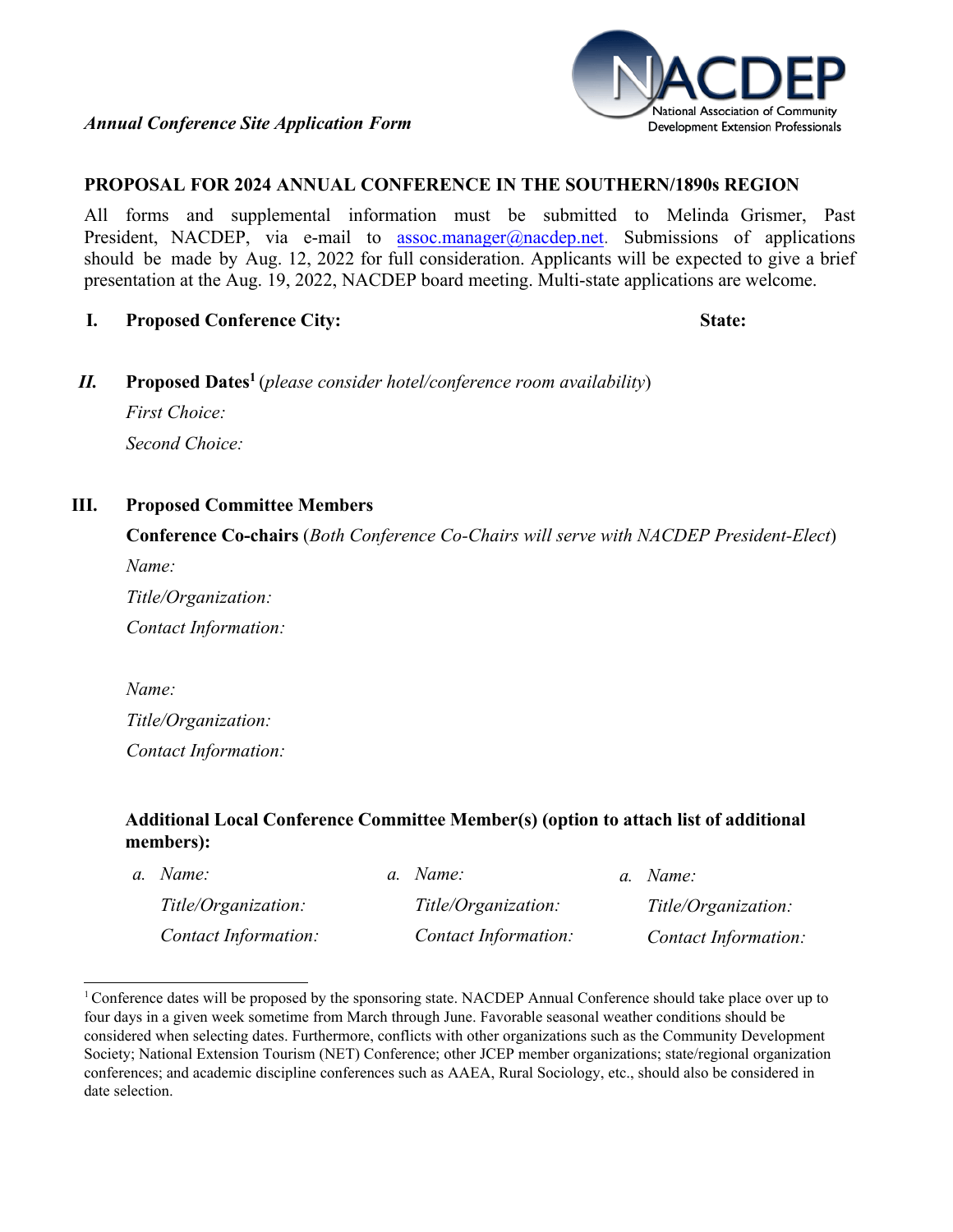

- **IV.** Please discuss the proposed conference site's ability to attract conference attendees<sup>2</sup>:
	- *a. General information (please include information on airport airline service, population of host city, and other pertinent details, etc.)*

*b. Examples of off-site experiential professional development opportunities*

*c. Tourism and recreational opportunities for both participants and guests.*

<span id="page-1-0"></span><sup>2</sup>The NACDEP Board will review proposals and select the site of the NACDEP Annual Conference. Affordability for participants should also be considered as plans are developed. Host institutions are encouraged to recruit sponsorships to defray conference costs.